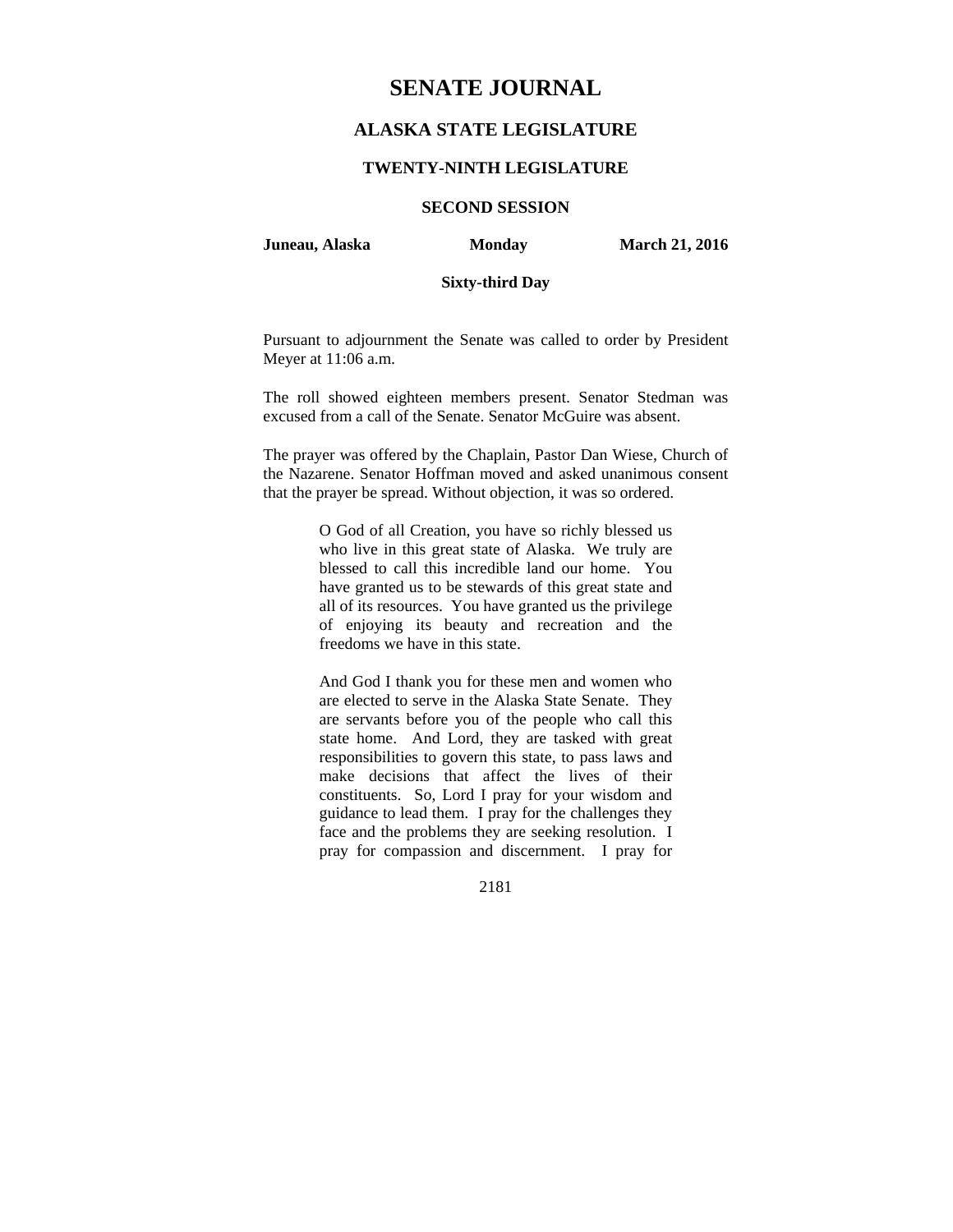conviction to do the right thing and make the right decisions for the betterment of our state and the future of blessing that we seek.

And, Lord, I would also pray for their families. Bless them. Watch over them and protect them. Be near to the concerns of their hearts. Give them your peace that passes all understanding. And in this Holy Week, I can't help but reflect on the grace of God through my Lord Jesus Christ, who gave Himself for us all. In His name I pray, Amen.

Senator Costello led the Senate in the Pledge of Allegiance.

## **Certification**

Senator Coghill moved and asked unanimous consent that the journals for the sixtieth through sixty-second legislative days be approved as certified by the Secretary. Without objection, it was so ordered.

Senator Coghill moved and asked unanimous consent Senator McGuire be excused from a call of the Senate today. Without objection, Senator McGuire was excused.

### **Messages from the House**

Message dated March 18 was read stating the House passed and transmitted for consideration:

### **First Reading and Reference of House Bills**

#### **HB 38**

CS FOR HOUSE BILL NO. 38(RES) BY THE HOUSE RESOURCES COMMITTEE, entitled:

> "An Act relating to the response to, and control of, aquatic invasive species and establishing the aquatic invasive species response fund."

was read the first time and referred to the State Affairs and Resources Committees.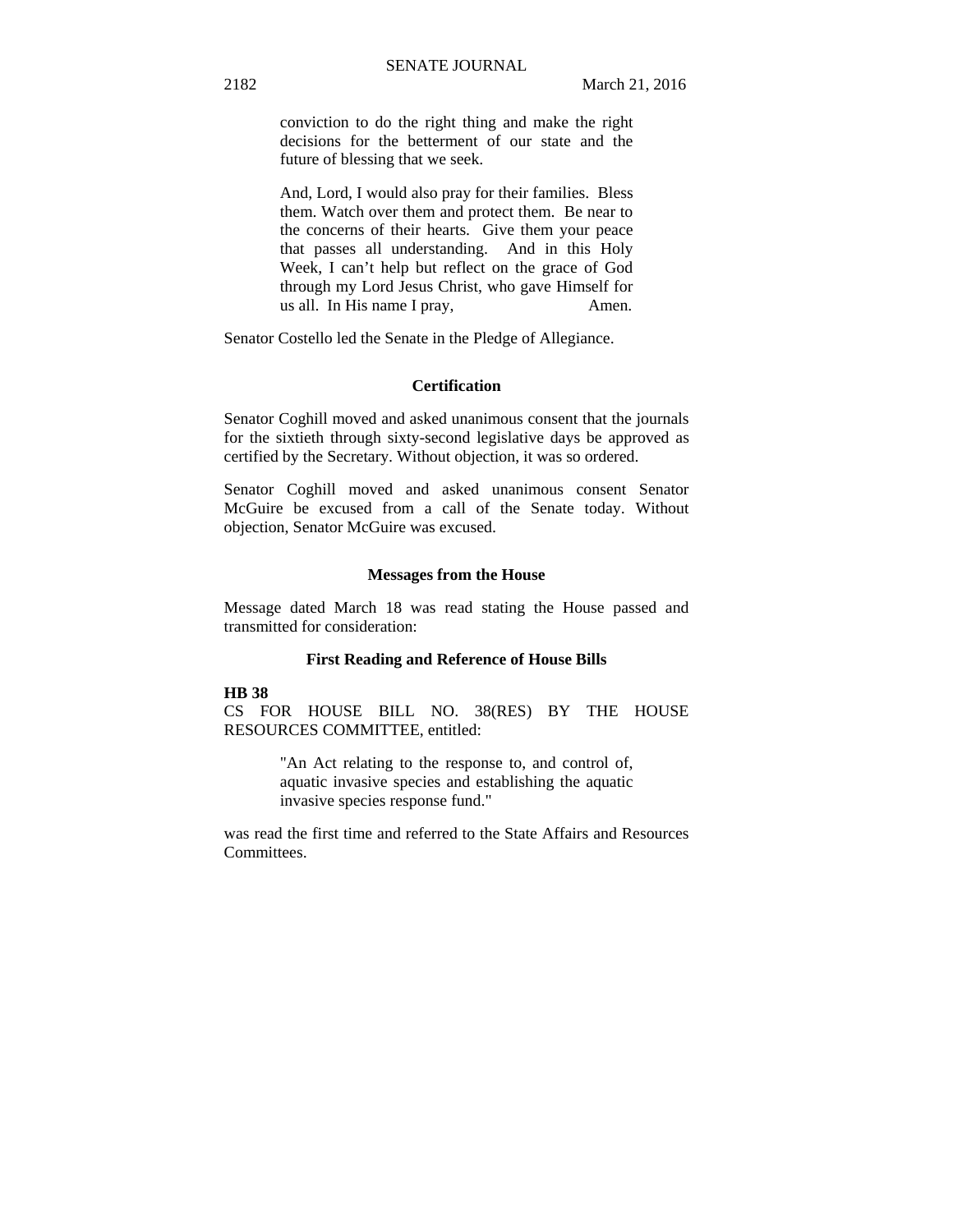## **Consideration of the Calendar**

#### **Second Reading of Senate Bills**

#### **SB 125**

SENATE BILL NO. 125 "An Act adding legislative nonvoting members to the board of directors of the Alaska Gasline Development Corporation" was read the second time.

Senator Giessel, Chair, moved and asked unanimous consent for the adoption of the Resources Committee Substitute offered on page 2028. Senator Gardner objected, then withdrew her objection. There being no further objection, CS FOR SENATE BILL NO. 125(RES) was adopted.

Senator Coghill moved and asked unanimous consent that the bill be considered engrossed, advanced to third reading and placed on final passage. Senator Gardner objected.

CS FOR SENATE BILL NO. 125(RES) will be on the March 23 calendar.

#### **Citations**

Honoring - Nicholas Mastrodicasa

Senator(s) Giessel, McGuire, Meyer, Bishop, Coghill, Costello, Dunleavy, Egan, Ellis, Gardner, Hoffman, Huggins, Kelly, MacKinnon, Micciche, Olson, Stedman, Stevens, Stoltze, Wielechowski

Honoring - Kenai Central High School Varsity Girls Cross-Country Running Team 2015 State Champions Senator(s) Micciche, Meyer, Bishop, Coghill, Costello, Dunleavy,

Egan, Ellis, Gardner, Giessel, Hoffman, Huggins, Kelly, MacKinnon, McGuire, Olson, Stedman, Stevens, Stoltze, Wielechowski Representative(s) Olson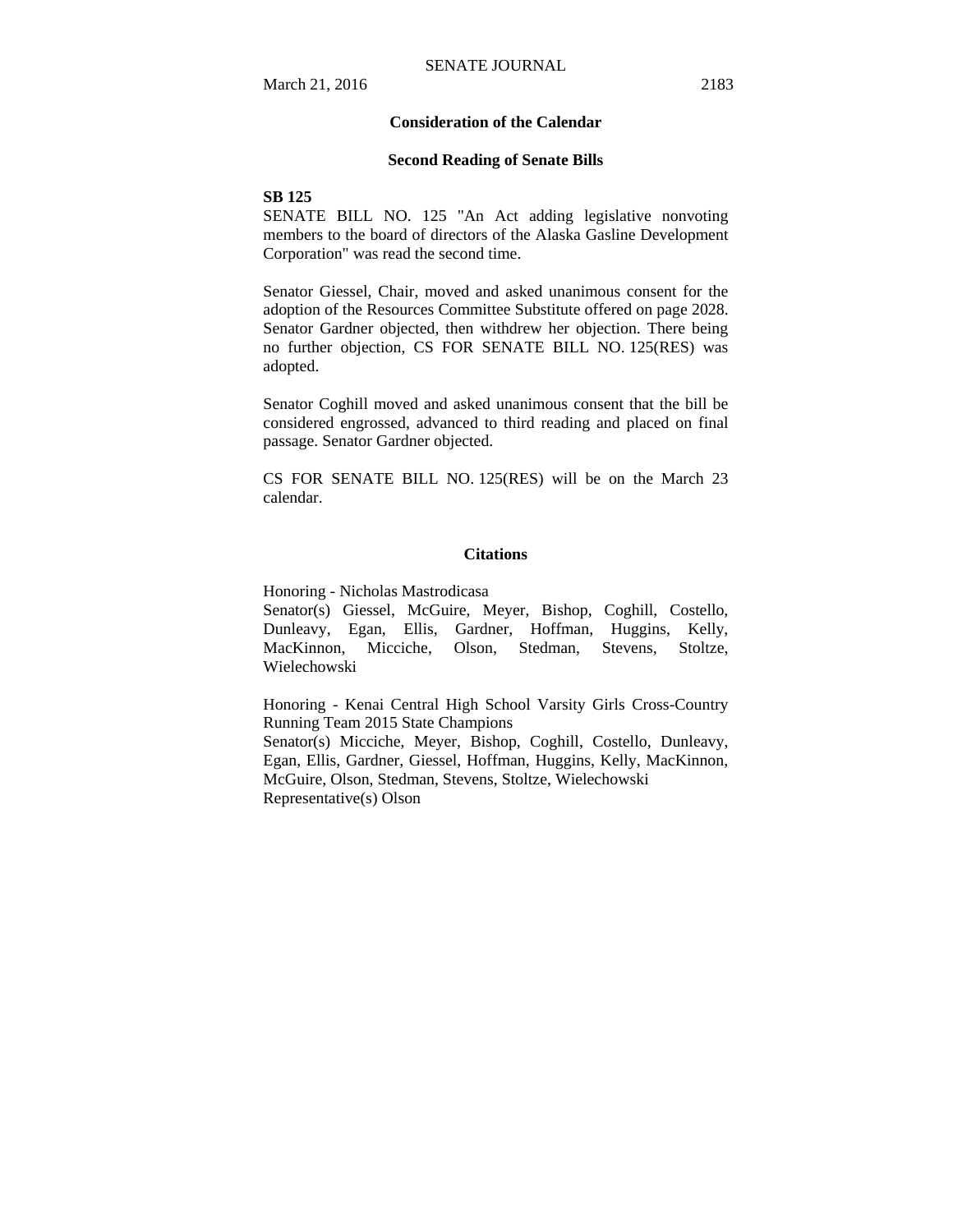Honoring - Bob Roses Representative(s) LeDoux Senator(s) Wielechowski, Meyer, Bishop, Coghill, Costello, Dunleavy, Egan, Ellis, Gardner, Giessel, Hoffman, Huggins, Kelly, MacKinnon, McGuire, Micciche, Olson, Stedman, Stevens, Stoltze

In Memoriam - Jon C. Deisher

Representative(s) Claman, LeDoux

Senator(s) Costello, Wielechowski, Meyer, Bishop, Coghill, Dunleavy, Egan, Ellis, Gardner, Giessel, Hoffman, Huggins, Kelly, MacKinnon, McGuire, Micciche, Olson, Stedman, Stevens, Stoltze

Senator Coghill moved and asked unanimous consent that the citations be adopted. Without objection, the citations were adopted and referred to the Secretary for transmittal.

#### **Unfinished Business**

Senators Gardner, Huggins moved and asked unanimous consent to be excused from a call of the Senate from afternoon plane time, March 25 through evening plane time, March 27. Without objection, Senators Gardner, Huggins were excused.

Senator Coghill moved and asked unanimous consent President Meyer be excused from a call of the Senate from afternoon plane time, March 25 through evening plane time, March 27. Without objection, Senator Meyer was excused.

Senator MacKinnon moved and asked unanimous consent to amend a prior excusal (page 2014) in order to be excused from a call of the Senate from afternoon plane time, March 23 through evening plane time, March 28. Without objection, Senator MacKinnon was excused.

Senator Bishop moved and asked unanimous consent to be excused from a call of the Senate from afternoon plane time, March 25 through morning plane time, March 27. Without objection, Senator Bishop was excused.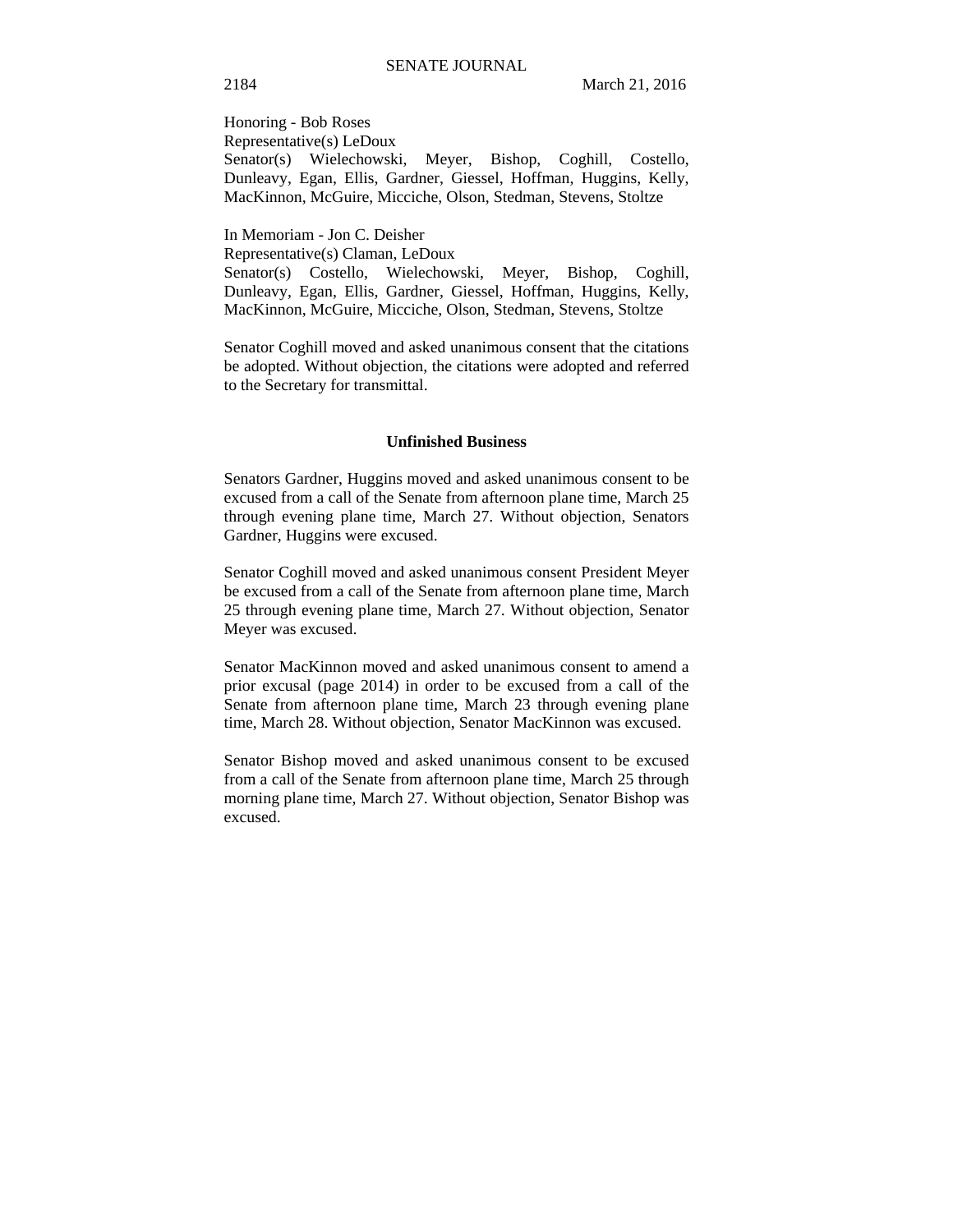March 21, 2016 2185

### **SB 125**

Senators MacKinnon, Coghill, Micciche, Bishop, Giessel, Huggins, Kelly, Meyer moved and asked unanimous consent to be shown as cosponsors on CS FOR SENATE BILL NO. 125(RES) "An Act adding legislative nonvoting members to the board of directors of the Alaska Gasline Development Corporation." Without objection, it was so ordered.

### **SB 191**

Senators Stoltze, Coghill moved and asked unanimous consent to be shown as cosponsors on SENATE BILL NO. 191 "An Act relating to disciplinary sanctions imposed by the State Medical Board; restricting employees and representatives of abortion services providers, and affiliates of abortion services providers, from delivering instruction or distributing materials in public schools and providing civil penalties for violations; relating to revocation or suspension of teacher certificates; relating to the receipt of state funds by teachers and school board members; and providing for an effective date." Without objection, it was so ordered.

#### **Announcements**

Announcements are at the end of the journal.

### **Adjournment**

Senator Coghill moved and asked unanimous consent that the Senate stand in adjournment until 11:00 a.m., March 23, 2016. Without objection, the Senate adjourned at 11:30 a.m.

> Liz Clark Secretary of the Senate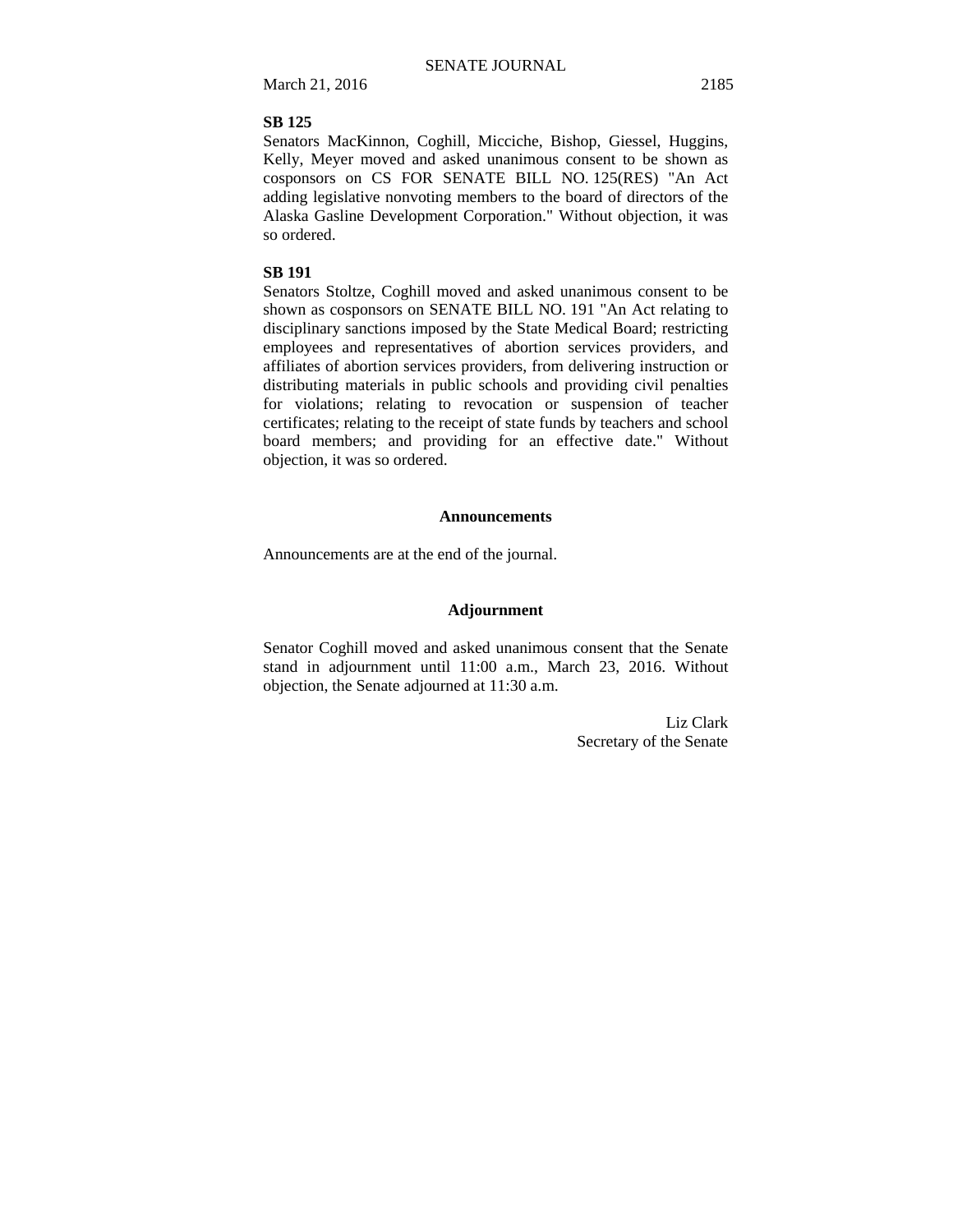#### **Announcements**

Americans with Disabilities Act Notice - Persons with disabilities who require special accommodation or alternative communication formats to access committee meetings may contact the appropriate committee office or the Legislative Information Office in their community. Reasonable advance notice is needed to accommodate the request. For further information, call the ADA Coordinator at 465-3854 Voice/465-4980 TDD.

## **STANDING COMMITTEES**

- + indicates teleconference
- = indicates bill previously heard/scheduled

## **COMMUNITY & REGIONAL AFFAIRS**

| <b>Mar 22</b>           | <b>Tuesday</b><br>No Meeting Scheduled | Beltz 105 (tsbldg)                      | 3:30 PM |
|-------------------------|----------------------------------------|-----------------------------------------|---------|
| $M_{\odot}$ $\sim$ $24$ | Thursday                               | $\mathbf{D}_{\alpha}$ lt- 105 (takleta) | 2.20 DM |

**Mar 24 Thursday Beltz 105 (tsbldg) 3:30 PM**  += SB 88 TEACHERS & PUB EMPLOYEE RETIREMENT PLANS -- Public Testimony --

----------------------------------------

## **EDUCATION**

|               | <b>Mar 22</b> | <b>Tuesday</b>                                                          | <b>Butrovich 205</b> | 3:30 PM |
|---------------|---------------|-------------------------------------------------------------------------|----------------------|---------|
|               |               | SB 200 MANDATORY PHYSICAL ACTIVITY IN SCHOOLS<br>-- Public Testimony -- |                      |         |
| <b>Mar 24</b> |               | <b>Thursday</b>                                                         | <b>Butrovich 205</b> | 3:30 PM |
|               |               | <b>Confirmation Hearings:</b>                                           |                      |         |
|               |               | Board of Education & Early Development                                  |                      |         |

 Professional Teaching Practices Commission University of Alaska Board of Regents

**Mar 25 Friday Capitol 106 8:00 AM**  -- MEETING CANCELED -- Joint with the House Education Committee + Common Core Funding ----------------------------------------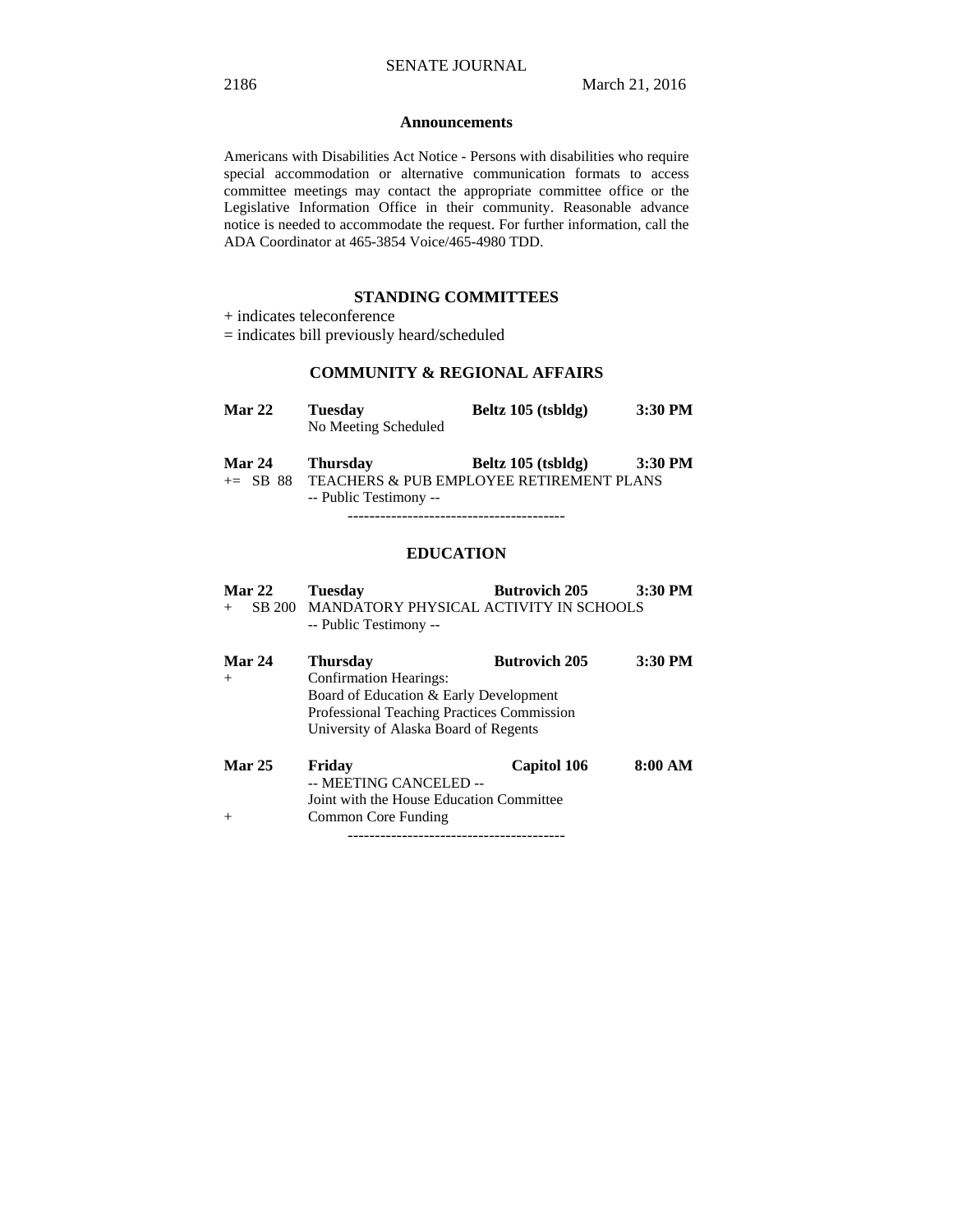## **FINANCE**

| Mar 21         | <b>Monday</b>                                                                       | <b>Senate Finance 532</b>                         | 9:00 AM |
|----------------|-------------------------------------------------------------------------------------|---------------------------------------------------|---------|
| $+$            |                                                                                     | SB 128 PERM. FUND:DEPOSITS;DIVIDEND;EARNINGS      |         |
| $+$            | Bills Previously Heard/Scheduled:                                                   |                                                   |         |
| $+=$ SB 1      | REGULATION OF SMOKING                                                               |                                                   |         |
|                |                                                                                     |                                                   |         |
| Mar 22         | <b>Tuesday</b>                                                                      | <b>Senate Finance 532</b>                         | 9:00 AM |
| SB 114<br>$+$  |                                                                                     | PERM FUND: EARNINGS, DEPOSITS, ACCOUNTS           |         |
| $+$            | <b>Bills Previously Heard/Scheduled</b>                                             |                                                   |         |
|                |                                                                                     |                                                   |         |
| Mar $23$       | Wednesday                                                                           | <b>Senate Finance 532</b>                         | 9:00 AM |
| $+$            | David Teal, Director, Legislative Finance                                           |                                                   |         |
|                | Division                                                                            |                                                   |         |
|                |                                                                                     | += SB 114 PERM FUND: EARNINGS, DEPOSITS, ACCOUNTS |         |
| $+=$ SB 128    |                                                                                     | PERM. FUND:DEPOSITS;DIVIDEND;EARNINGS             |         |
|                | -- Public Testimony <limited 2="" minutes="" to=""> --</limited>                    |                                                   |         |
|                | 1:30 - 2:15 Juneau                                                                  |                                                   |         |
|                | 2:15 - 2:45 Bethel, Nome, Kotzebue, Unalaska                                        |                                                   |         |
|                | 2:45 - 3:15 Barrow, Tok, Delta Junction                                             |                                                   |         |
|                | 3:15 - 3:45 Ketchikan, Wrangell, Petersburg                                         |                                                   |         |
|                | 3:45 - 4:15 Sitka, Cordova, Valdez<br>4:15 - 5:15 Statewide Teleconference - Offnet |                                                   |         |
|                |                                                                                     |                                                   |         |
|                | <b>Sites</b>                                                                        |                                                   |         |
| $+$            | <b>Bills Previously Heard/Scheduled</b>                                             |                                                   |         |
| Mar 24         | <b>Thursday</b>                                                                     | <b>Senate Finance 532</b>                         | 9:00 AM |
| SB 91<br>$+$   |                                                                                     | OMNIBUS CRIM LAW & PROCEDURE; CORRECTIONS         |         |
|                | <bill canceled="" hearing=""></bill>                                                |                                                   |         |
| $^{+}$         | Bills Previously Heard/Scheduled:                                                   |                                                   |         |
|                |                                                                                     | += SB 114 PERM FUND: EARNINGS, DEPOSITS, ACCOUNTS |         |
| SB 128<br>$+=$ |                                                                                     | PERM. FUND:DEPOSITS;DIVIDEND;EARNINGS             |         |
|                | -- Public Testimony <limited 2="" minutes="" to="">--</limited>                     |                                                   |         |
|                | 9:00 - 10:00 Anchorage                                                              |                                                   |         |
|                | 10:00 - 10:30 Glennallen, Seward, Homer                                             |                                                   |         |
|                | 10:30 - 11:30 Fairbanks, Mat-Su                                                     |                                                   |         |
|                | 11:30 - 12:15 Kenai, Kodiak, Dillingham                                             |                                                   |         |
| Mar 24         |                                                                                     | <b>Senate Finance 532</b>                         | 1:30 PM |
|                | <b>Thursday</b>                                                                     |                                                   |         |

| $+$ | SB 174 REG. OF FIREARMS/KNIVES BY UNIV. OF AK |  |
|-----|-----------------------------------------------|--|

-- Public Testimony 2:30 p.m. - 4:00 p.m.--

- -- Public Testimony Limited to 3 Minutes --
- + Bills Previously Heard/Scheduled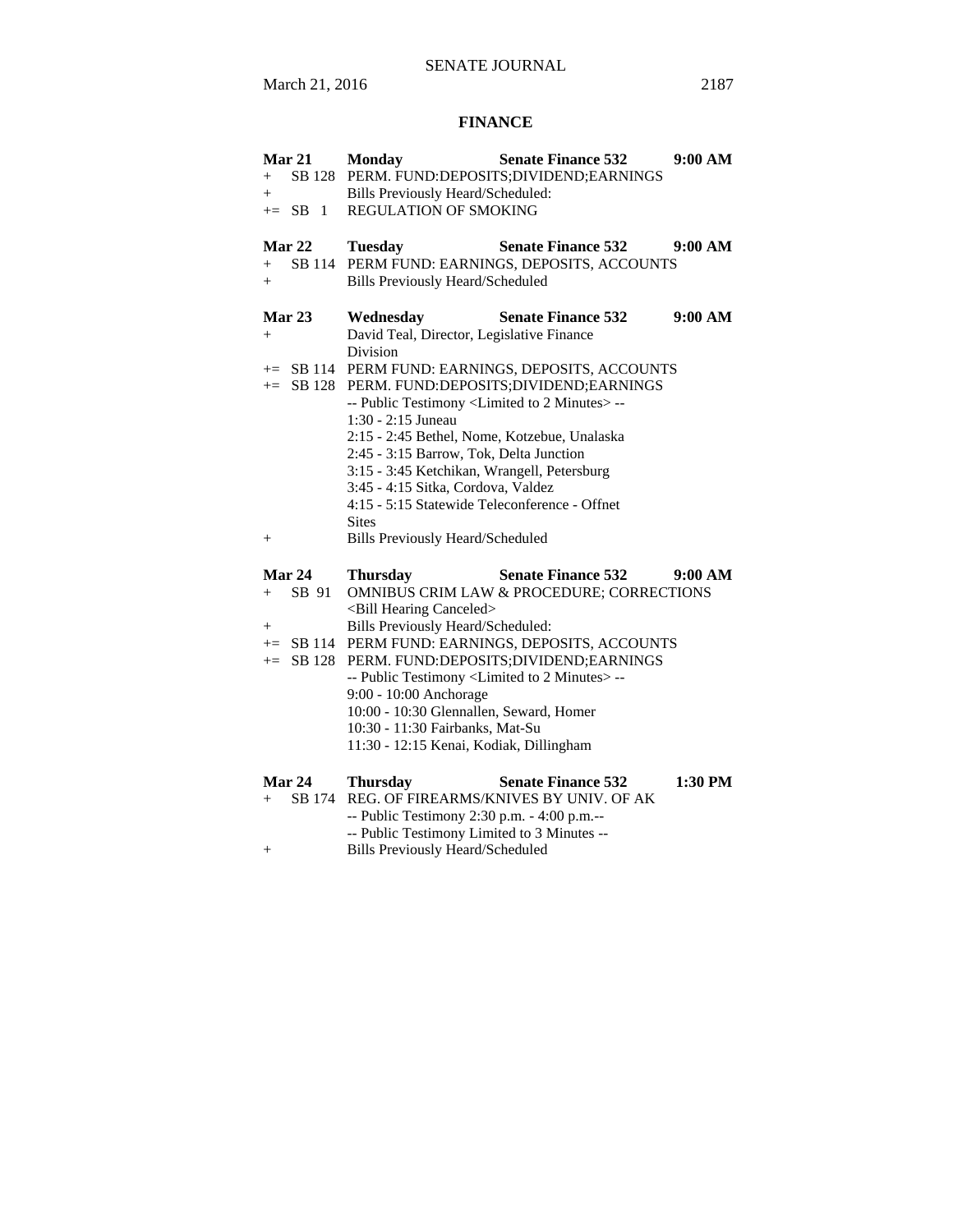# **FINANCE (continued)**

| <b>Mar 25</b> | Friday                                  | <b>Senate Finance 532</b>                             | 9:00 AM |
|---------------|-----------------------------------------|-------------------------------------------------------|---------|
|               |                                         | $\pm$ SB 91 OMNIBUS CRIM LAW & PROCEDURE: CORRECTIONS |         |
|               | $\le$ Pending Referral $>$              |                                                       |         |
| $+$           | <b>Bills Previously Heard/Scheduled</b> |                                                       |         |
|               |                                         |                                                       |         |

# **HEALTH & SOCIAL SERVICES**

| <b>Mar 21</b> | <b>Monday</b><br>No Meeting Scheduled | <b>Butrovich 205</b> | $1:30$ PM |
|---------------|---------------------------------------|----------------------|-----------|
| <b>Mar 23</b> | Wednesday<br>No Meeting Scheduled     | <b>Butrovich 205</b> | 1:30 PM   |
| <b>Mar 25</b> | Friday<br>No Meeting Scheduled        | <b>Butrovich 205</b> | $1:30$ PM |

## **JUDICIARY**

| Mar 21        | <b>Monday</b>                           | Beltz 105 (tsbldg)                                   | 1:30 PM |
|---------------|-----------------------------------------|------------------------------------------------------|---------|
| $+$           | Bills Previously Heard/Scheduled:       |                                                      |         |
| $\pm$ SB 91   |                                         | <b>OMNIBUS CRIM LAW &amp; PROCEDURE; CORRECTIONS</b> |         |
|               | **Streamed live on AKL.tv**             |                                                      |         |
| <b>Mar 23</b> | Wednesday                               | Beltz 105 (tsbldg)                                   | 1:30 PM |
| $+=$ SB 8     | INDUSTRIAL HEMP PRODUCTION LICENSES     |                                                      |         |
|               |                                         |                                                      |         |
| $+$           |                                         | SB 165 ALCO. BEV. CONT. BOARD; MINORS; ALCOHOL       |         |
| $+$           | <b>Bills Previously Heard/Scheduled</b> |                                                      |         |
|               | **Streamed live on AKL.tv**             |                                                      |         |
| <b>Mar 25</b> | Friday                                  | Beltz 105 (tsbldg)                                   | 1:30 PM |
| $+$           | <b>Bills Previously Heard/Scheduled</b> |                                                      |         |
|               |                                         |                                                      |         |
|               | **Streamed live on AKL.tv**             |                                                      |         |

----------------------------------------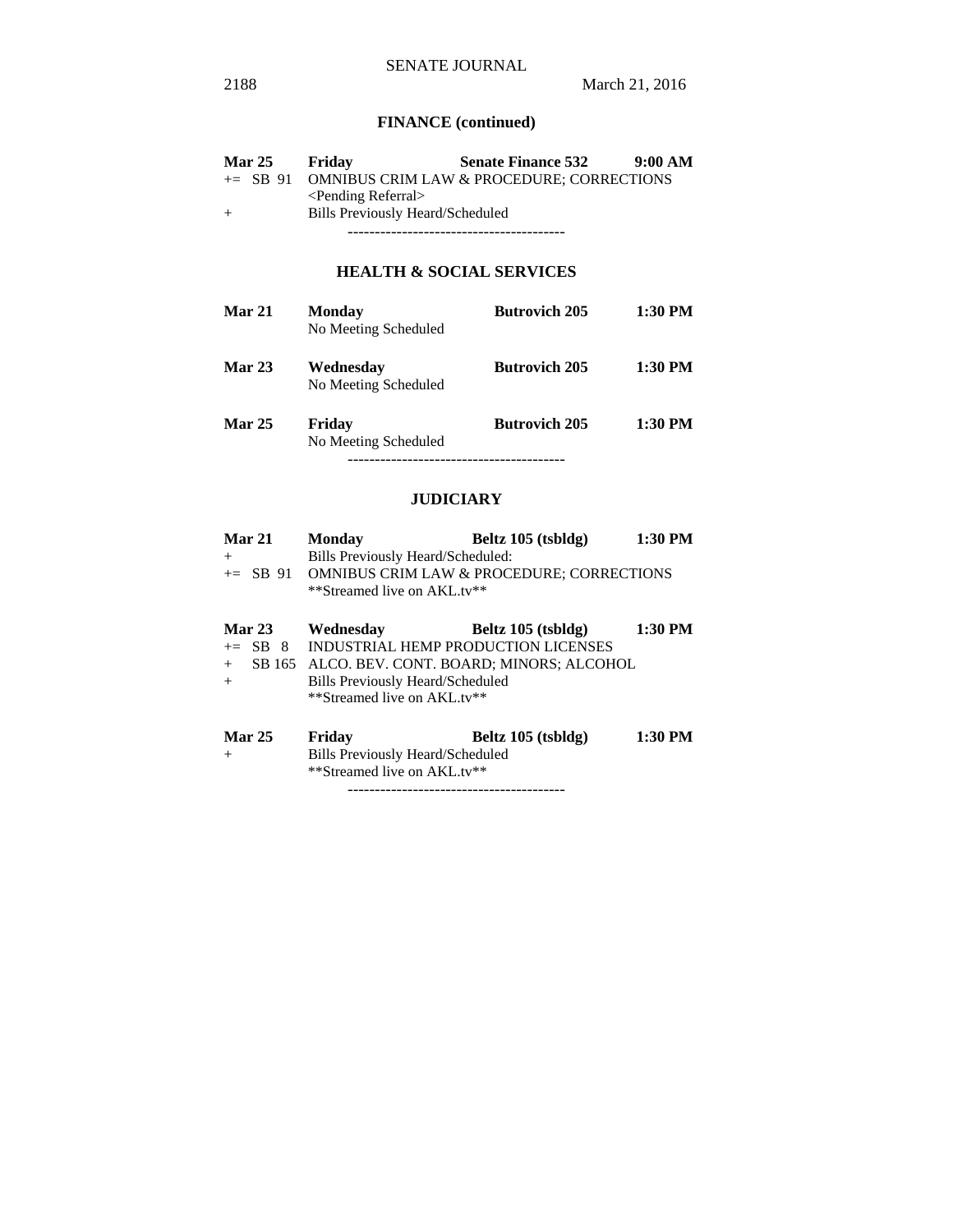# **LABOR & COMMERCE**

| Mar 22        | <b>Tuesday</b>                                   | Beltz 105 (tsbldg) | 1:30 PM   |
|---------------|--------------------------------------------------|--------------------|-----------|
| $^{+}$        | Consideration of Governor's Appointees:          |                    |           |
|               | Marijuana Control Board                          |                    |           |
|               | Alcoholic Beverage Control Board                 |                    |           |
|               | <b>Big Game Commercial Services Board</b>        |                    |           |
| $+$           | SB 202 INS. FOR DEPENDS. OF DECEASED FIRE/POLICE |                    |           |
|               | <bill canceled="" hearing=""></bill>             |                    |           |
| $^{+}$        | Bills Previously Heard/Scheduled:                |                    |           |
|               | -- Public Testimony --                           |                    |           |
|               | $+=$ SB 104 PERSON W/DISABILITY SAVINGS ACCOUNTS |                    |           |
|               |                                                  |                    |           |
| Mar 24        | <b>Thursday</b>                                  | Beltz 105 (tsbldg) | $1:30$ PM |
| SB 203<br>$+$ | MEDI-VAC FLIGHT CREW OVERTIME PAY                |                    |           |
| $+$           | <b>Consideration of Governor's Appointees:</b>   |                    |           |
|               | Alaska Labor Relations Agency                    |                    |           |
|               | Alaska Workers' Compensation Board               |                    |           |
|               | Board of Barbers & Hairdressers                  |                    |           |
|               | Board of Chiropractic Examiners                  |                    |           |
|               | <b>Board of Nursing</b>                          |                    |           |
|               | Board of Psychologists & Psychological Examiners |                    |           |
|               | Board of Registration Architects, Engineers      |                    |           |
|               | & Land Surveyors                                 |                    |           |
|               | Board of Social Work Examiners                   |                    |           |
|               | Physical Therapy & Occupational Therapy Board    |                    |           |
|               | <b>Workers' Compensation Appeals Commission</b>  |                    |           |
| $+$           | <b>Bills Previously Heard/Scheduled</b>          |                    |           |
|               | -- Public Testimony --                           |                    |           |
|               |                                                  |                    |           |

## **RESOURCES**

| <b>Mar 21</b> |  | <b>Monday</b>                                       | <b>Butrovich 205</b> | 3:30 PM |
|---------------|--|-----------------------------------------------------|----------------------|---------|
|               |  | Consideration of Governor's Appointee:              |                      |         |
|               |  | Board of Fisheries, Israel Payton                   |                      |         |
|               |  | -- Public Testimony on Appointee --                 |                      |         |
|               |  | += HB 100 UREA/AMMONIA/GAS-LIO FACILITY; TAX CREDIT |                      |         |
|               |  | -- Public Testimony --                              |                      |         |
|               |  | <b>Bills Previously Heard/Scheduled</b>             |                      |         |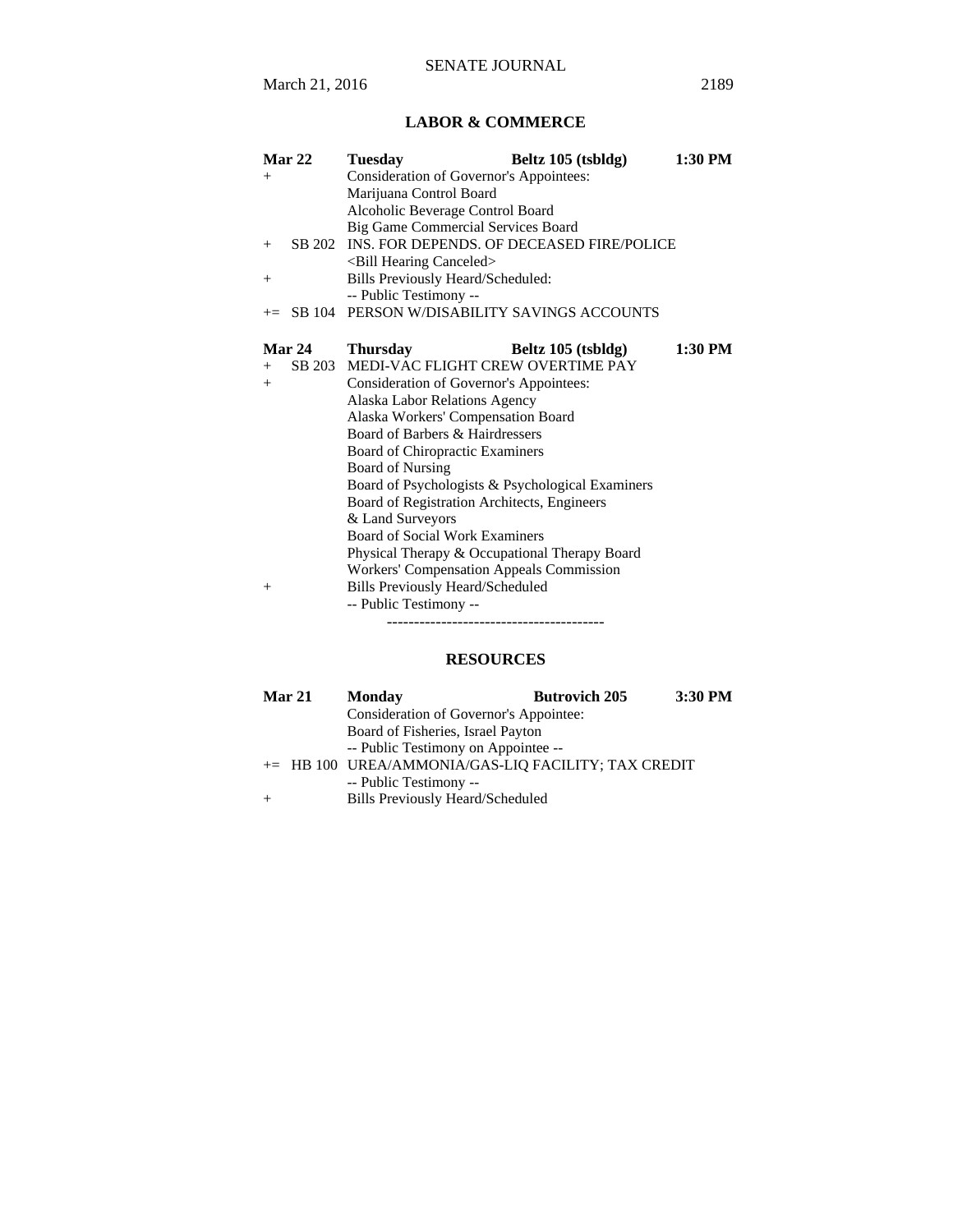# **RESOURCES (continued)**

| <b>Mar 23</b>        | Wednesday                                                                    | <b>Butrovich 205</b> | 3:30 PM |
|----------------------|------------------------------------------------------------------------------|----------------------|---------|
|                      | += HB 137 HUNT/FISH/TRAP: FEES;LICENSES;EXEMPTIONS<br>-- Public Testimony -- |                      |         |
| $+$                  | <b>Bills Previously Heard/Scheduled</b>                                      |                      |         |
|                      |                                                                              |                      |         |
| <b>Mar 25</b><br>$+$ | Friday<br><b>Bills Previously Heard/Scheduled</b>                            | <b>Butrovich 205</b> | 3:30 PM |

----------------------------------------

# **STATE AFFAIRS**

|     | Mar 22 | <b>Tuesday</b>                                      | <b>Butrovich 205</b> | 9:00 AM |
|-----|--------|-----------------------------------------------------|----------------------|---------|
|     |        | SB 204 KENNY & PATTI BARBER SHOOTING RANGE          |                      |         |
|     |        | -- Public Testimony --                              |                      |         |
| $+$ |        | SB 150 MVA COMMISSIONER MEMBER OF CDVSA             |                      |         |
|     |        | -- Public Testimony --                              |                      |         |
| $+$ |        | <b>Bills Previously Heard/Scheduled</b>             |                      |         |
|     |        |                                                     |                      |         |
|     |        |                                                     |                      |         |
|     | Mar 24 | <b>Thursday</b>                                     | <b>Butrovich 205</b> | 9:00 AM |
|     |        | SB 154 BLOOD BANK OF ALASKA LICENSE PLATES          |                      |         |
|     |        | -- Public Testimony --                              |                      |         |
|     |        | += SCR 16 SPECIAL SESSION TO BE HELD ON ROAD SYSTEM |                      |         |
|     |        | -- Public Testimony --                              |                      |         |

-- Public Testimony --

+ Bills Previously Heard/Scheduled ----------------------------------------

## **TRANSPORTATION**

| <b>Mar 22</b> | <b>Tuesday</b><br>No Meeting Scheduled  | <b>Butrovich 205</b> | 1:00 PM |
|---------------|-----------------------------------------|----------------------|---------|
| <b>Mar 24</b> | <b>Thursday</b><br>No Meeting Scheduled | <b>Butrovich 205</b> | 1:00 PM |
|               |                                         |                      |         |